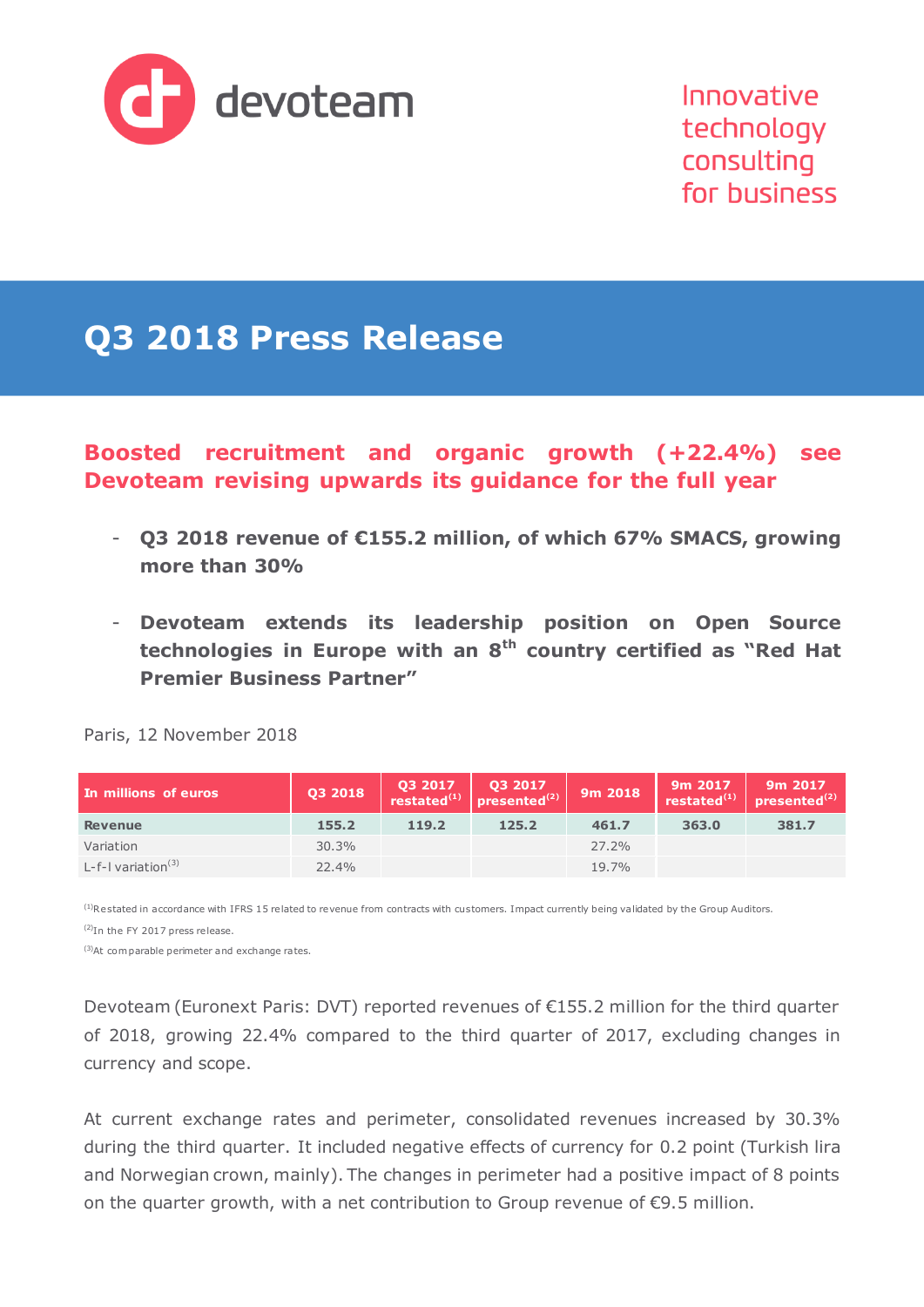In line with Scale! 2020 plan, the Group continues to invest in its technological partnerships.

Devoteam has been awarded by Salesforce "Platinum Consulting Partner" in France, after only 18 months of partnership.

The Group has also become, two years after igniting the partnership with Red Hat, "Premier Business Partner" in an  $8<sup>th</sup>$  country (Czech Republic). The recent acquisition by IBM confirms Red Hat as a key player in the Cloud and Open Source ecosystem. Devoteam expects to benefit from the new business dynamic that the deal should bring to Red Hat.

#### **Analysis of Q3 2018 revenue by region**

**France** was the main region driving the Group's performance. Its revenue grew by more than 30% organically during the third quarter of 2018. It fully benefited from the SMACS market performance, especially on the migration of clients' legacy infrastructure to the Cloud.

The **Northern Europe & Benelux** region increased its revenue by 14% organically, a slight increase compared to the first half of 2018. Starting 1 October 2018, the region will integrate Jayway, a Creative Technology agency, which is expected to contribute €6 million to Group revenue on the fourth quarter of 2018, slightly higher than the €5 million previously announced.

The **Central Europe** region improved its revenue by more than 20% excluding changes in currency and scope. Following a delay in obtaining the approval from the German anti-trust authorities, Alegri entered the consolidation scope as of 1 September 2018 instead of 1 July 2018 as previously indicated. Taking into account the missing two months of contribution to Group revenue and the current company business dynamic, Alegri should bring around  $E10$ million to the 2018 Group revenue (versus €20 million previously expected). The merge with the existing German business of the Group is launched and should materialize in 2019. This should allow the entity to start growing again in 2020.

The **Iberia & Latam** region increased its revenue by 10.8% organically, driven by Mexico and projects in partnership with Google. Starting 1 September 2018, the region integrated Bold, an entity specialized in Digital Transformation in Portugal. It contributed €2.3 million to Group revenue for the third quarter of 2018; it also brought 22 net recruitments for September 2018, both exceeding initial expectations.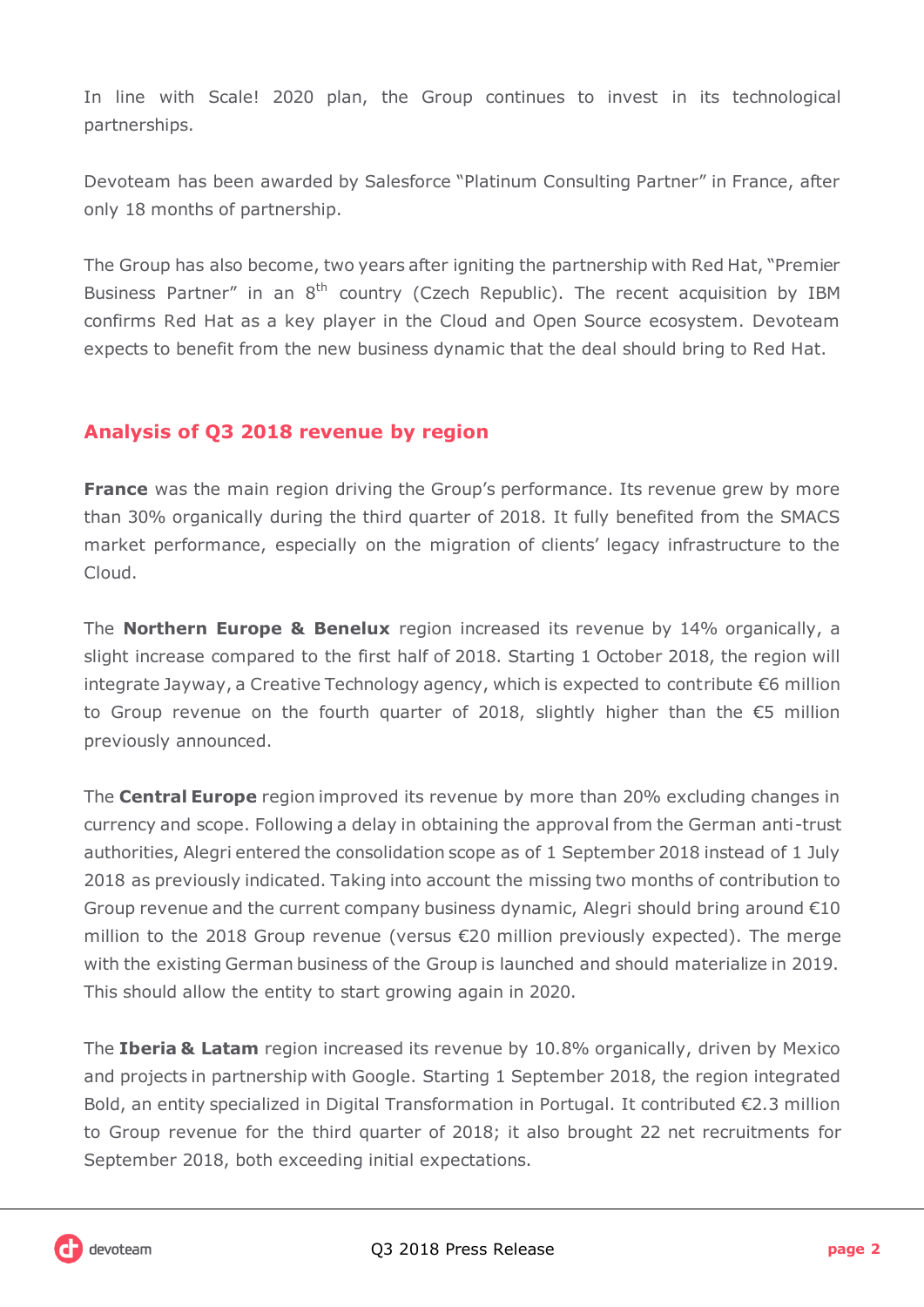**Rest of the World** increased its revenue by more than 15% organically driven by the Middle East and Tunisia.

#### **Headcount and utilization rate**

On 30 September 2018, the Group employed 6 683 people, including 251 additional employees for the third quarter of 2018 (versus 128 for the third quarter of 2017). This acceleration in headcount growth reflects Devoteam's attractivity as a specialized company for Digital Transformation as well as its visibility on the market. The attrition rate slightly decreased over the quarter, at 26.7% (versus 28% in the first half of 2018 and in the third quarter of 2017).

The ratio of billable headcount to total headcount stood at 86.1% on 30 September 2018, almost stable year on year.

During the third quarter of 2018, the utilization rate of internal resources slightly decreased compared to the third quarter of 2017 due to the increase of hiring; it stood at 84%.

#### **2018 outlook**

Taking into account the third quarter organic growth and despite the delay in the consolidation date of Alegri, the Group revises upwards its annual revenue objective to €650 million, growing almost 27% compared to 2017. This objective reflects:

- An organic growth between 17% to 18%;
- A negative impact of exchange rates of 0.6%;
- A contribution from the acquisitions (net from divestments) between 9 to 10%.

The Group confirms its operating margin objective of more than 11% of 2018 revenue.

#### **Next press release**

2018 full year results: March  $12<sup>th</sup>$ , 2019 after market closing.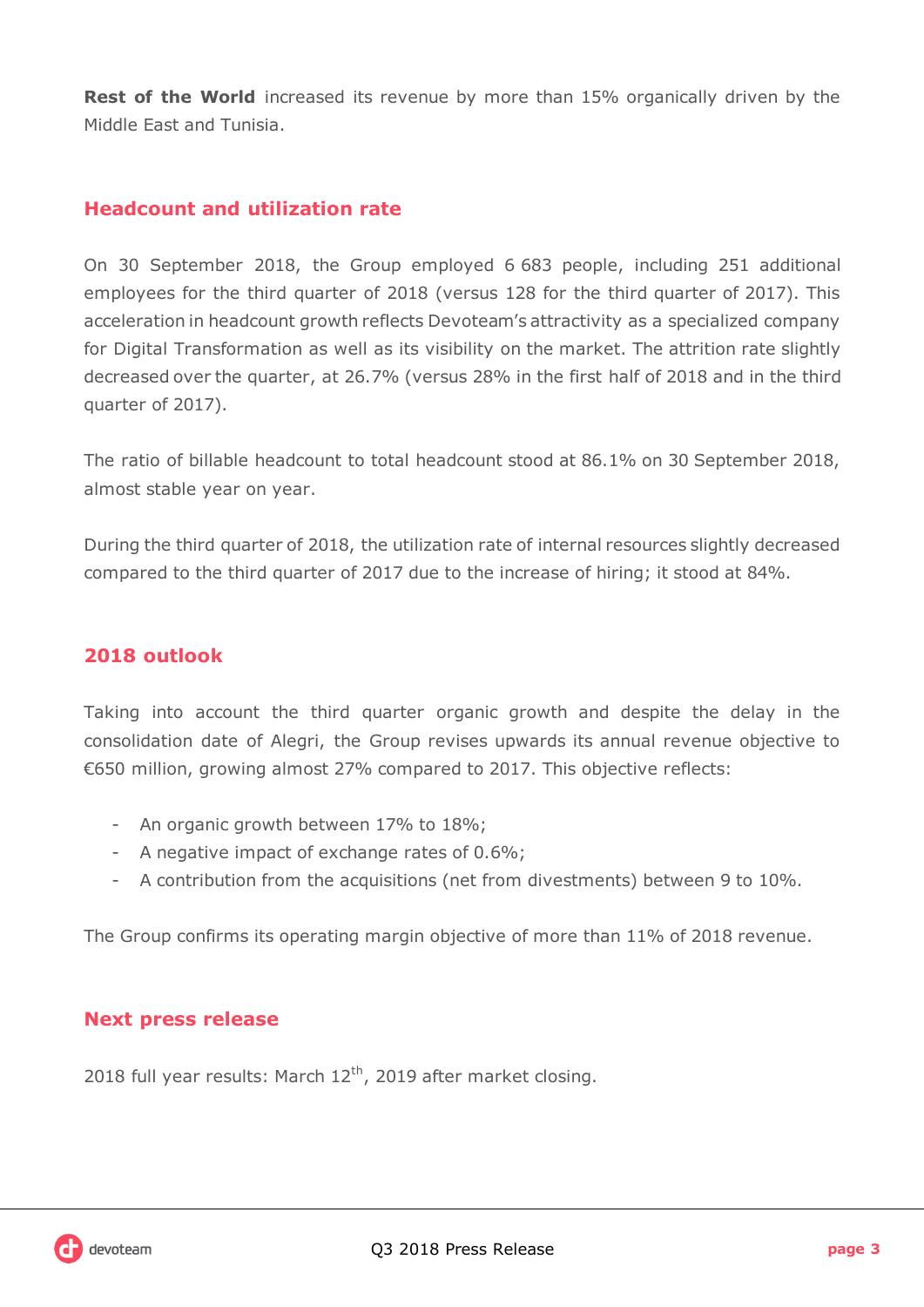### **Appendix**

## **Quarterly revenue by region**

| In millions of euros                 | Q3 2018 | 03 2017<br>restated | 9m 2018 | 9m 2017<br>restated |
|--------------------------------------|---------|---------------------|---------|---------------------|
| <b>France</b>                        | 76.6    | 54.9                | 232.3   | 174.5               |
| Variation                            | 39.5%   |                     | 33.1%   |                     |
| I-f-I variation                      | 32.0%   |                     | 25.8%   |                     |
| <b>Northern Europe &amp; Benelux</b> | 36.3    | 31.6                | 115.3   | 91.8                |
| Variation                            | 14.8%   |                     | 25.6%   |                     |
| L-f-I variation                      | 14.1%   |                     | 13.2%   |                     |
| <b>Central Europe</b>                | 20.3    | 14.4                | 53.3    | 42.2                |
| Variation                            | 40.9%   |                     | 26.2%   |                     |
| L-f-I variation                      | 21.6%   |                     | 19.3%   |                     |
| <b>Iberia &amp; Latam</b>            | 10.5    | 6.8                 | 26.4    | 20.7                |
| Variation                            | 54.3%   |                     | 27.5%   |                     |
| L-f-I variation                      | 10.8%   |                     | 14.1%   |                     |
| Rest of the world                    | 10.7    | 9.3                 | 30.9    | 28.1                |
| Variation                            | 14.9%   |                     | 10.3%   |                     |
| L-f-I variation                      | 15.8%   |                     | 17.4%   |                     |
| <b>Corporate &amp; other</b>         | (0.5)   | 0.2                 | (2.2)   | 0.1                 |
| <b>Divestments</b>                   | 1.3     | 1.8                 | 5.6     | 5.5                 |
| <b>Total</b>                         | 155.2   | 119.2               | 461.7   | 363.0               |
| Variation                            | 30.3%   |                     | 27.2%   |                     |
| L-f-I variation                      | 22.4%   |                     | 19.7%   |                     |
| Currency impact                      | $-0.2%$ |                     | $-0.8%$ |                     |
| Perimeter impact                     | 8.0%    |                     | 8.3%    |                     |

Of which im pact of significant acquisitions:

| In millions of euros                                | 03 2018 | 03 2017 | 9m 2018 | 9m 2017 |
|-----------------------------------------------------|---------|---------|---------|---------|
| <b>France</b>                                       | 4.1     |         | 12.7    |         |
| D2SI, consolidated as of 1 October 2017             | 3.5     |         | 10.9    |         |
| Progis, fully consolidated as of 1 January 2018     | 0.4     |         | 1.2     |         |
| Altius Services, consolidated as of 1 February 2018 | 0.2     |         | 0.6     |         |
| <b>Northern Europe &amp; Benelux</b>                | 0.3     |         | 12.3    |         |
| TMNS, consolidated as of 1 July 2017 (estimate)     |         |         | 11.9    |         |
| Paradigmo, consolidated as of 1 July 2018           | 0.3     |         | 0.3     |         |
| <b>Central Europe</b>                               | 2.8     |         | 2.8     |         |
| Alegri, consolidated as of 1 September 2018         | 2.8     |         | 2.8     |         |
| <b>Iberia &amp; Latam</b>                           | 3.0     |         | 3.0     |         |
| New BIC, consolidated as of 1 July 2018             | 0.7     |         | 0.7     |         |
| Bold, consolidated as of 1 September 2018           | 2.3     |         | 2.3     |         |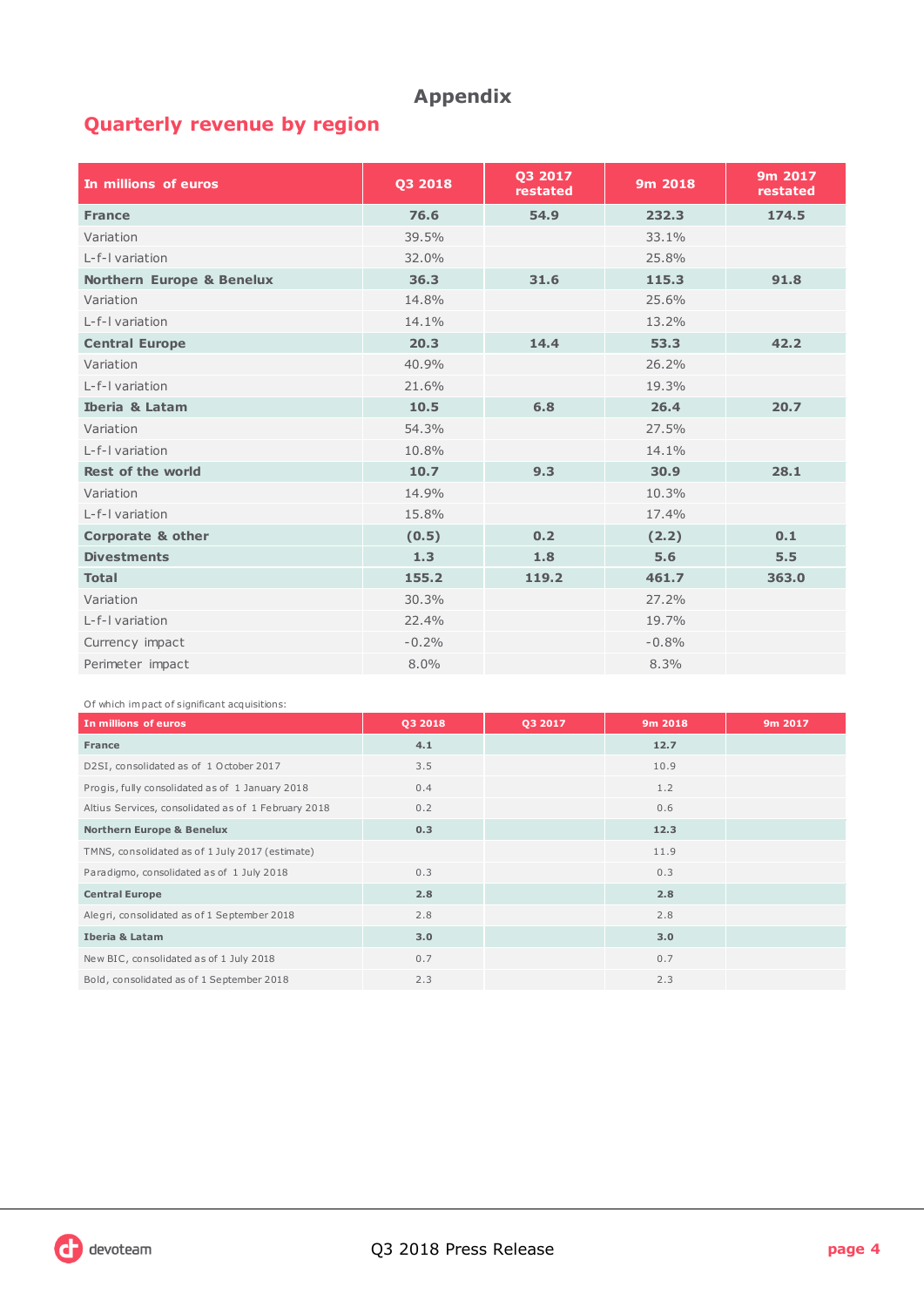### **Utilization rate of internal resources**

|       |       |       |       |       | 7 Q1 2017   Q2 2017   Q3 2017   Q4 2017   2017   Q1 2018   Q2 2018   Q3 2018 |       |       |
|-------|-------|-------|-------|-------|------------------------------------------------------------------------------|-------|-------|
| 83.2% | 84.3% | 85.4% | 85.3% | 84.6% | 85.6%                                                                        | 84.4% | 84.1% |

#### **Changes in exchange rates**

| For $C1$        | <b>Average rate</b><br>9m 2018 | <b>Average rate</b><br>9m 2017 | <b>Variation</b> |
|-----------------|--------------------------------|--------------------------------|------------------|
| UAE dirham      | 4.386                          | 4.091                          | $-6.7%$          |
| Swiss franc     | 1.161                          | 1.095                          | $-5.7%$          |
| Czech koruna    | 25.574                         | 26.548                         | 3.8%             |
| Danish krone    | 7.450                          | 7.437                          | $-0.2%$          |
| Pound sterling  | 0.884                          | 0.873                          | $-1.2%$          |
| Moroccan dirham | 11.161                         | 10.893                         | $-2.4%$          |
| Mexican peso    | 22.738                         | 21,009                         | $-7.6%$          |
| Norwegian krone | 9.588                          | 9.236                          | $-3.7%$          |
| Zloty           | 4.249                          | 4.265                          | 0.4%             |
| Tunisian dinar  | 3.040                          | 2.651                          | $-12.8%$         |
| Turkish lira    | 5.510                          | 4.003                          | $-27.3%$         |
| US dollar       | 1.194                          | 1.114                          | $-6.7%$          |

#### **Glossary**

Restated: restated in accordance with IFRS 15 related to revenue from contracts with customers.

France: France.

Northern Europe & Benelux: Belgium, Denmark, United Kingdom, Luxembourg, Netherlands including TMNS in Switzerland, Germany and Serbia, Norway and Sweden.

Central Europe: Austria, Switzerland excluding TMNS, Czech Republic, Germany and Poland.

Iberia & Latam: Spain, Mexico, Panama and Portugal.

Rest of the world: Middle East, Italy, Morocco, Tunisia and Turkey.

Corporate: headquarter activities which cannot be allocated directly to the operational regions, and discontinued operations.

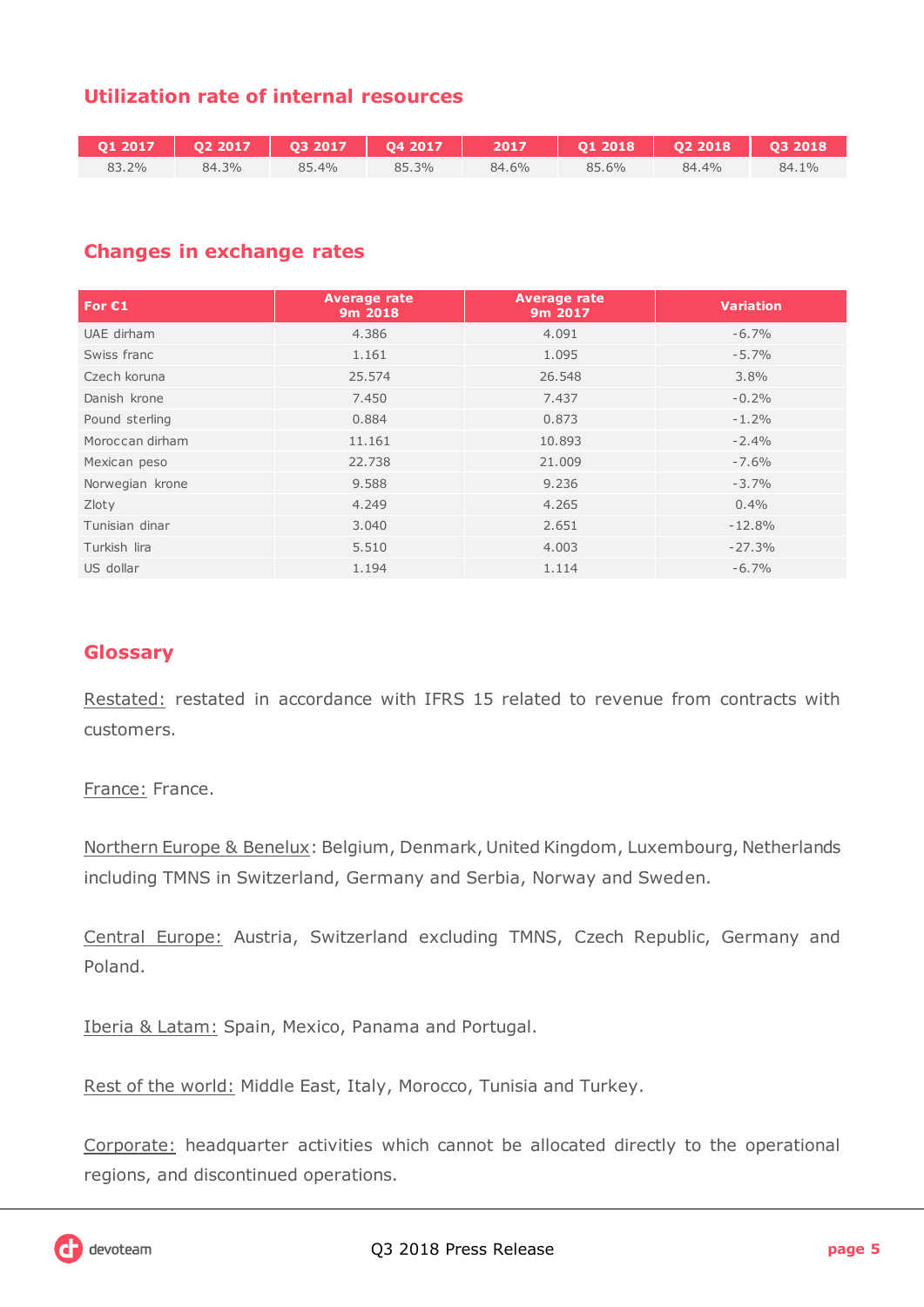Revenue and group contribution: the revenue of a region is the contributive revenue and is defined as the total revenue (internal and external) of the region minus the costs of internal subcontracting. It reflects the contribution of the region to the revenue of the Group produced with own resources. The sum of the contributions of the regions corresponds to the consolidated revenue of the Group.

Operating margin: current operating result excluding the amortization of intangible assets resulting from acquisitions and the cost of share-based payments.

Like-for-like or l-f-l variation: variation at comparable perimeter and exchange rates.

The currency impact is calculated by translating the accounts for year N of subsidiaries having a functional currency different than euro with N-1 exchange rates.

The impact of changes in the scope of consolidation is determined:

- for the year N acquisitions, by deducting from total revenue N, the amount of revenue generated during year N by the acquired entities;

- for the year N-1 acquisitions, by deducting from total revenue N, the amount of revenue generated during year N over the months during which the acquired entities were not consolidated in N-1;

- for the year N disposals, by deducting from total revenue N-1, the amount of revenue generated during year N-1 over the months during which the divested entities were no longer consolidated in N;

- for the year N-1 disposals, by deducting from total revenue N-1, the amount of revenue generated during year N-1 by the divested entities.

Utilization rate of resources: number of working days of billable employees that were billed to a client compared to the total number of available days excluding holidays.

SMACS: Social Mobile Analytics Cloud Security.

Attrition rate: number of billable employees leaving the Group during the period compared to the average billable headcount over the same period.